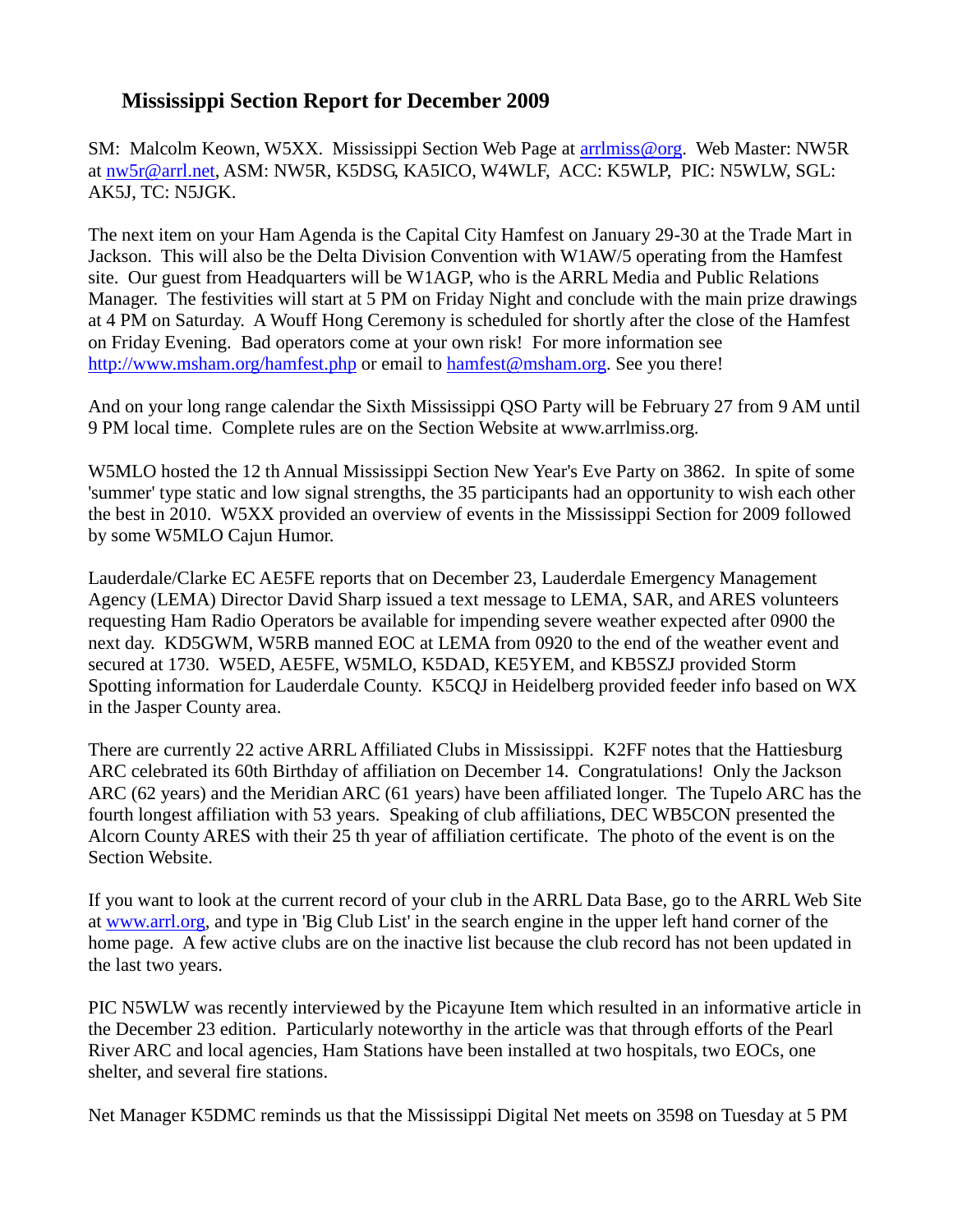and Thursday at 9 AM. Jerry is trying to build up the Net in preparation for the next hurricane season.

NCS KB5YEE reports a QNI of 161 during the MSPN January EOC Checkin Session on January 7. With excellent band conditions, John's QNI surpasses WJ5K's record QNI of 150 from back about ten years ago. Good Show, John!

Congratulations to the 2010 officers of the Jackson County ARC: President – N2PKW, VP – K5MOZ, Secretary – KF5AMI, Treasurer – K5CQT, and Past President – KC5LCW. Also to the new officers of the Meridian ARC: President - KD5GBQ, VP - KB5SZJ, Secretary – KB5ASR, and Treasurer – KD5JYJ.

Also congratulations to KE5WUN and KE5WJN, who both completed ARRL ECC-001.

Welcome to KC5DPJ as Asst. EC for operations for Panola County ARES and KF5CSA as Asst. EC for Liaison. EC KE5WUN reports that the group now has the call of KF5EJL.

Also welcome to new Mississippi hams: KF5EFK, David – Oxford; KF5EGO, Deborah – Bay Saint Louis; KF5EHJ, Charles – Jackson; KF5EHK, Aric – Jackson; KF5EHL, Jared – Madison; KF5EHM, Jarrod – Brandon; KF5EHW, Gerald – New Albany; KF5EJF, Kent – Oxford; KF5EJG, Jane – Oxford; and KF5EJI, Eugene – Oxford. Thanks to all of the instructors and VE Teams that keep new hams coming into the ranks!

In addition, welcome to new ARRL Members: KF5BYH – Ocean Springs; AC5CH – Florence; KE5DHC – Florence; KF5EAO – Webb; KE5EFB – Corinth; K5EJY – Magee; K7LRB – Laurel; KD5MC – Southaven; KD5MUO – Florence; WA5OPT – Nicholson; W5QXL – Grenada; KE5SWS – McHenry; KM5UO – New Albany; K9WMD – Columbus; and KB5ZKU – Mize. ARRL Membership in Mississippi is now 1,054. Keep working!

Congratulations to the following on their upgrades: KF5AGU – Fulton; KF5ATV – Myrtle; KF5CJN – D'Iberville; KF5EEK – Leakesville; KE5UGA – New Albany; and N5SOC – Clinton.

DEC/EC Monthly Reports: WB5CON (NE MS/Alcorn), AE5FE (Lauderdale/Clarke), WB5GUD (Newton), K5MOZ (Jackson), WX5N (Prentiss and Tishomingo), KE5WJN (Pearl River), and KE5WUN (Panola).

Club Newsletter/Reports: Hattiesburg ARC (AC5E), Meridian ARC (W5MAV), Northeast Mississippi ARA (KB5NMB), and Pearl River ARC (N5WLW).

Regret to report the passing of WD5HLD of Basic City and KA5CSU of Pearl.

Net reports: sessions/QNI/QTC (Net Manager)

MSPN 32/2530/34 (K5NRK)

Magnolia Section Net 31/763/7 (K5DSG)

MTN/OZK 31/172/18 (K4VIZ)